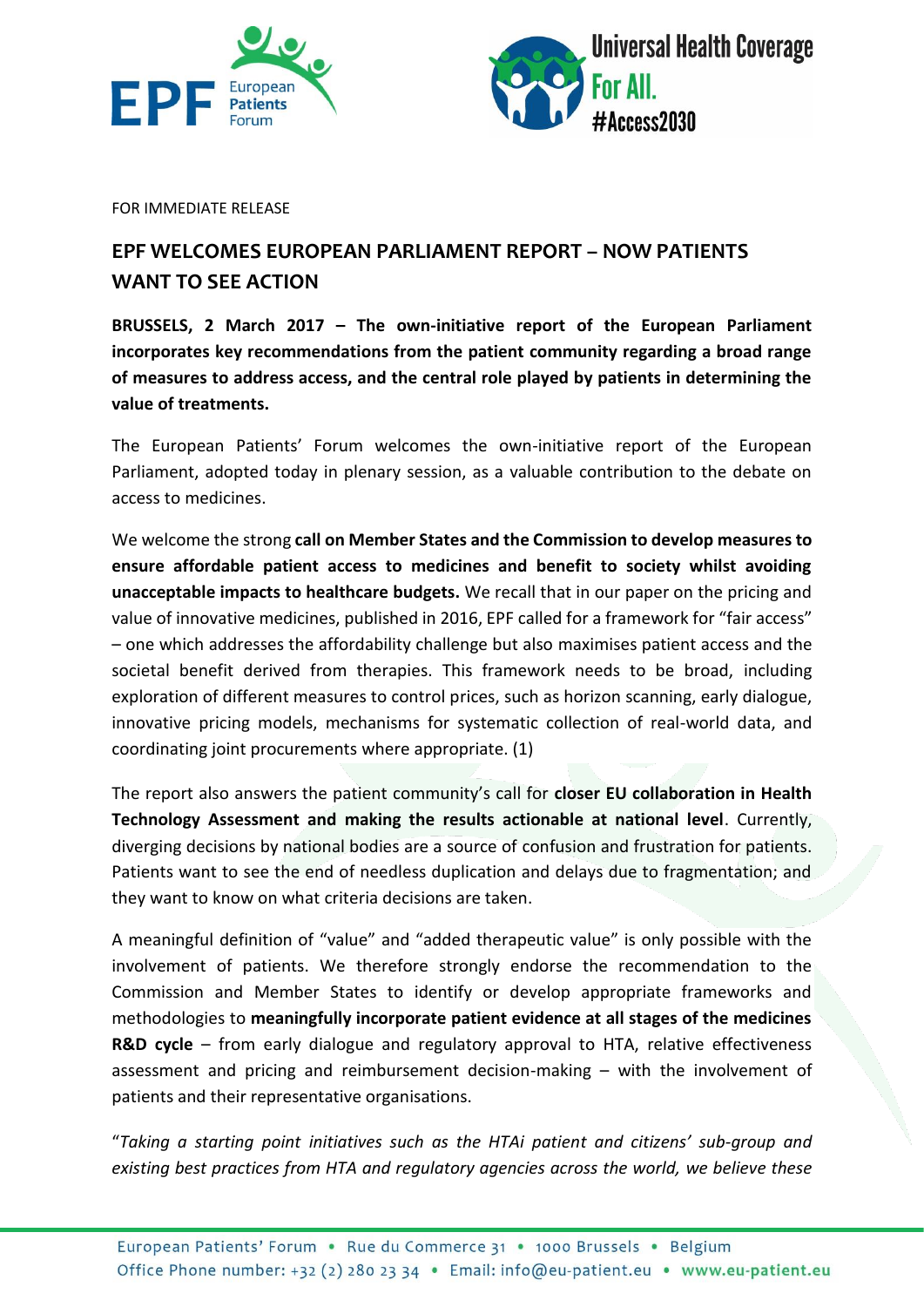*structures can be developed and implemented across the EU,*" said Nicola Bedlington, EPF Secretary-General.

The current situation is unacceptable from a patient perspective and unsustainable for health systems. EPF now asks the Commission to **show leadership and to set up the High Level Strategic Dialogue** mentioned in the report, with a balanced representation of all relevant stakeholders, including patient organisations, to reflect and establish concrete and comprehensive strategies to achieve a framework for fair and equitable access in the short, medium and long term.

Tackling the issue requires a thorough understanding of the causes of unequal access, which may be different in different Member States. The European Commission should put in place a solid methodology for **monitoring patients' access to medicines and healthcare**, with indicators that reflect the lived reality of patients and families that can shed light to access barriers. It should further monitor and sanction unethical business practices, such as evergreening, unacceptable price increases for repurposed products, and delays to delay generics entry.

"*At the end of the day, ensuring universal access to medicines for all those who need them is a political choice. We urge decision-makers both at European and national levels to take positive action to show it puts patients' needs first, and that the European Union's core values of equity and solidarity are not mere rhetoric but a real political priority*," said Ms Bedlington.

EPF and our member patient organisations are ready to contribute to taking these actions forward. **EPF has just launched a year-long campaign, "Universal Health Coverage for All"**, which calls for more EU co-operation on access in the framework of the UN Sustainable Development Goal on health and will reinforce the active role of the patient community across the Union in advocating for change. (2)

## **References:**

- (1) "Core Principles from the Patients' Perspective on the Value and Pricing of Innovative Medicines" [\(European Patients' Forum, June 2016](http://www.eu-patient.eu/globalassets/policy/epf_pricing_statement_160616.pdf))
- (2) [www.eu-patient.eu/campaign/access-to-healthcare](http://www.eu-patient.eu/campaign/access-to-healthcare)